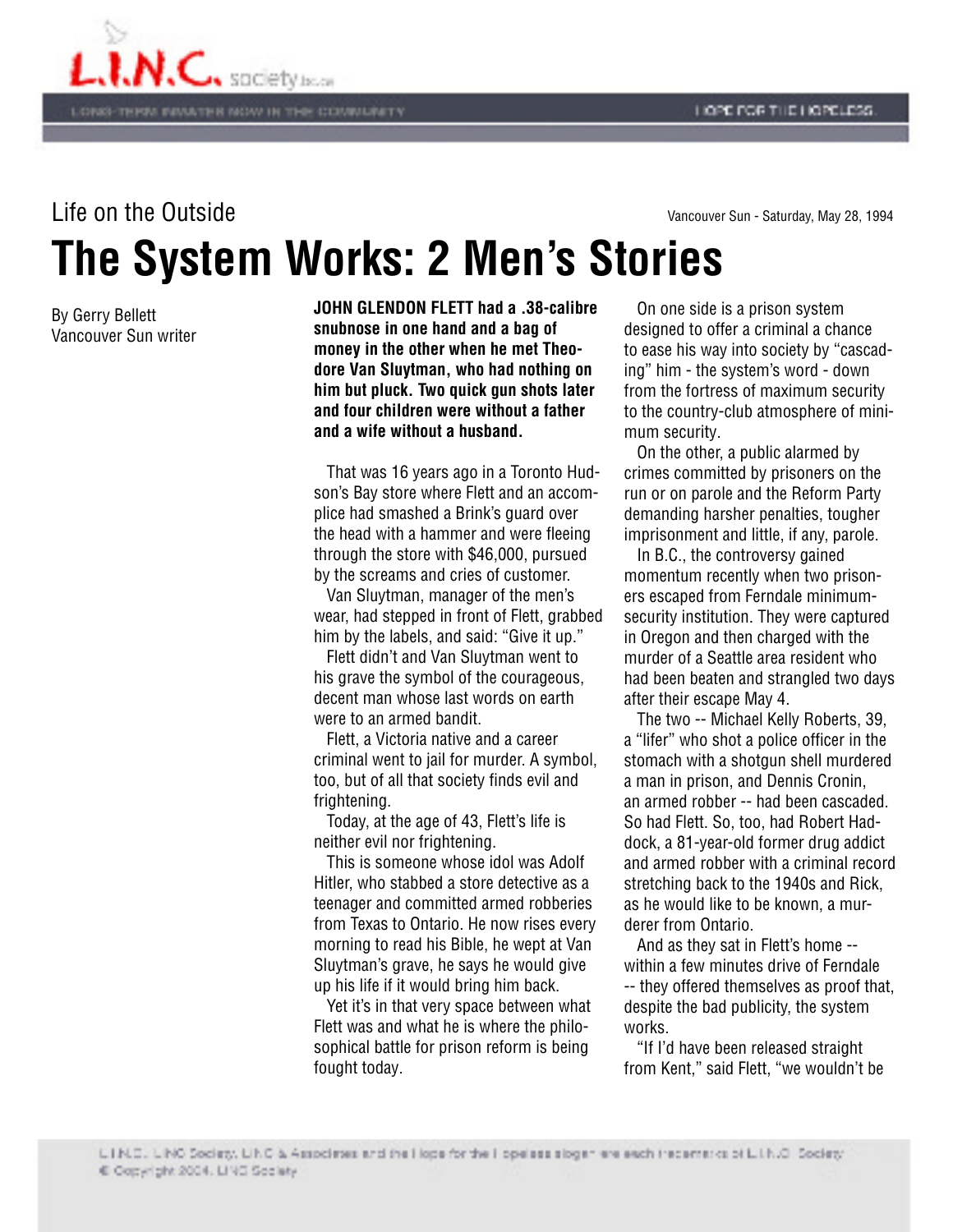

sitting here doing this. I'd be too hardened and callous a person."

 And that's as close as it gets to describing society's dilemma. On one hand is the desire to see offenders pay dearly in the likes of Kent. On the other, the realization that it's in everyone's best interest if they don't offend again, even if it means giving them prison time on the miniature-golf course in Ferndale.

 It would be a mistake if society chose only the maximum-security model of imprisonment for violent offenders, Flett said.

 "Right now we're concerned that adverse publicity might affect what they are trying to do at Ferndale.

 Kent was a war zone. I had to carry a knife there to stay alive and that's where your mind's at. That's the attitude you bring with you on to the street."

 He was in Ferndale, where the bars are psychological, for the final four years of his sentence.

 "I'd done ten years with guards and guns and yet when I called to Ferndale and saw a little fence and a house just sitting there across the road I knew for the first time I was in prison."

 Haddock described himself as a hopeless case who once did a 20-year sentence after being declared an habitual criminal, only to be pardoned.

 Addicted to drugs, he continued pulling armed robberies until arrested and sentenced to 13 years. While in Kent, he trafficked in drugs. It wasn't until he went to Ferndale that he finally kicked the habit.

 "I was forced to look inside myself and' what I saw I didn't like. But I got treatment there and I've been clean and sober

for three years." Flett is the founder of a support group for lifers, chronic and long-term offenders called LINC - acronym for Long Term Inmates Now in the Community -- an awkward and self conscious title that doesn't really describe what it is they do, which is keeping Ferndale graduates from returning to Kent.

 So valuable is the program that the Correctional Service of Canada pays Flett a monthly retainer of \$700 to run it, an irony if ever there was one.

 Right now, Flett isn't opening membership to inmates leaving prisons like Kent. "I'd like to help guys getting out of Kent or Matsqui but I don't think the odds on helping them are as great as with people from Ferndale I'd like us to grow in strength before we take that on." Flett's day job is as a \$7-an-hour cook in Joey's Only Seafood in Mission.

 "That's what I learnt in prison, to cool~" said Flett, a quiet, reflective man whose boss, Janice Grundberg, describes him as a "fine employee, honest and reliable."

 "I know he attends schools and talks to them about his life and what he did and some of the kids he has talked to work here with him. I can't imagine anyone humbling themselves like that."

 Flett has also founded a program in which offenders teach children in alternative schools how to read. At nights, he does shifts answering calls to the crisis line.

 Ferndale didn't change Flett. The grace of God did that while he was in Kent hugging a knife. It's easy to scoff at prisoners who get religion just in time for a parole  $\sim$  hearing but, in Flett's case, he was so far from parole he could have become a saint for all it mattered.

 He began serving his 21-year-without parole sentence in 1980 and became known as a "bomber pilot" in Kent because of all the pills he popped.

 Flett admits he felt no remorse originally for what had happened to Van Sluytman or his family.

 "I wish I could say I did but I didn't" Then, in 1983, his father and mother brought his nine-year-old twin boys for a prison visit. They stayed overnight in the special unit set aside for families.

He couldn't sleep.

 "I hadn't seen them since they were five and, while they were asleep, all I could do was watch them breathe and think how lucky I was to have them.

 "Then I began to think of Mr. Van Sluytman and of his children and I realized just what I had done." Flett wept. His remorse led him to an inmate who had embraced Christianity and he persuaded Flett to go to the prison chapel and pray. "I didn't expect to become a Christian. I thought even if Jesus wasn't real this was a better way to live.

 His conversion, when it came, had some disturbing consequences. For one thing, he had to stop carrying a knife.

 "You have to remember I was a high profile prisoner. I was serving time for a Brink's robbery and a murderer in prison is king, but there are always conflicts in jails and I had had some altercations.

 "So for someone like me to become a Christian was dangerous. But I stopped packing the knife because I felt God would protect me and, if not, being a Christian was worth dying for."

In 1986, the Ontario Appeal Court